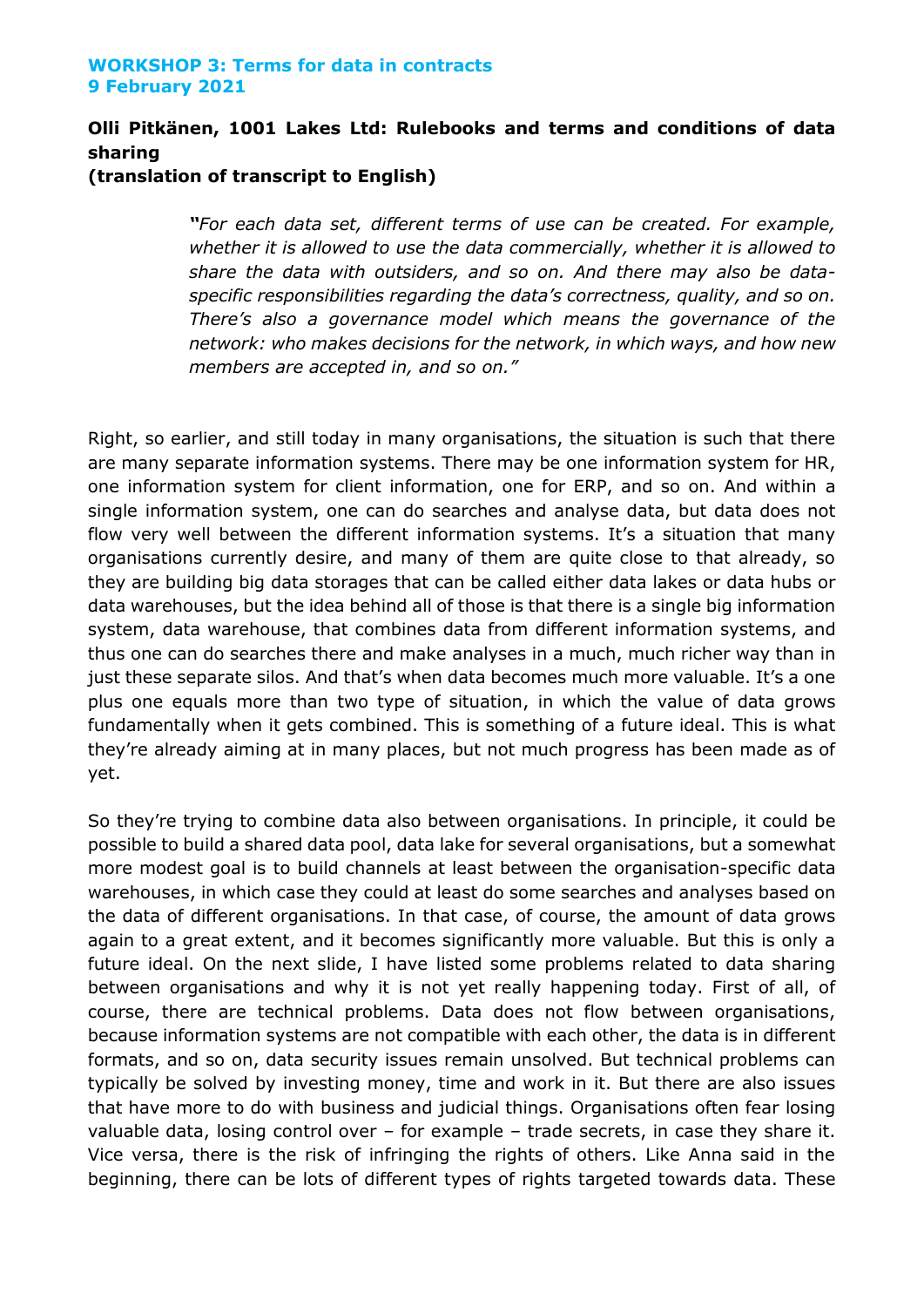days, data protection is probably the one that gets the most attention. The concept of personal data is so broad that almost all existing information and data can potentially be related to personal data, in which case you have to always consider at least the requirements of the data protection legislation. Similarly, copyright and related rights, industrial property rights, agreement-based rights – all of those have to be taken into account, and it is possible for one to infringe the rights of the third parties when sharing data. Another type of problem is that companies and other organisations do not necessarily fully understand yet why they should share data; they cannot see the business opportunity and the opportunity to make money with the data or improve their own operations, and so on. That's why they rather choose not to share it than take the risks. A central problem in the area is the lack of trust or downright mistrust; organisations have learnt to be careful with these matters by trial and error. As to how these problems could be solved, one central means is having a shared rulebook.

I will show you how Sitra, in their fair data economy project, have built a model rulebook for sharing data. I was involved with coordinating this work, but there were experts involved with that from several companies and organisations; there was a big group of people working on it. It's been in progress for quite a while; we have now published the version 1.2 in English, and the Finnish translation will be published soon. It's quite a heavy and big package that comments on data sharing in organisations' networks from various viewpoints. **Its purpose is to cover not only judicial issues but also business, technical, and ethical viewpoints.** The model rulebook by Sitra consists of several parts: first of all, there's a general part that gives instructions, describes what the rulebook is about, how to use it. What is very crucial to it is these inspection lists, with the help of which participating organisations can assess their own capability and what things they should pay attention to when sharing data. Based on the inspection list, we make the agreements concerning the rulebook, which – of course – are a very central part of the rulebook. I will come back to them soon. There is also the ethical code of conduct and a common glossary for the activities. At this point, I think I should stress that the model rulebook by Sitra is very generic. In fact, it does not comment on what data is transferred nor on what kinds of organisations participate in it. In a judicial sense, I think it's interesting that the entire rulebook is built as an agreement between several parties in which all parties are quite equal in principle. It is not assumed that there would necessarily be some kind of a central, dominating operator – although it is naturally understandable that that is often the case in practice. The starting point is that the different parties can act in wildly different roles; their roles may vary; the number of parties may vary; new ones come in, old ones leave; and the data transferred there can vary a lot. What this means is that, in some sense, the model rulebook is applicable to many uses and situations. But conversely, it may always require some work to make it applicable to the specific purpose that it's planned for. Next about the agreement structure. In the model rulebook by Sitra, there are several model agreement terms and conditions. First of all, there are general terms and conditions that comment on intellectual property rights, data protection, responsibilities, auditing, confidentiality, termination of agreement, and so on, and the idea is, of course, that these would remain quite unaltered in all networks. For each network, they make a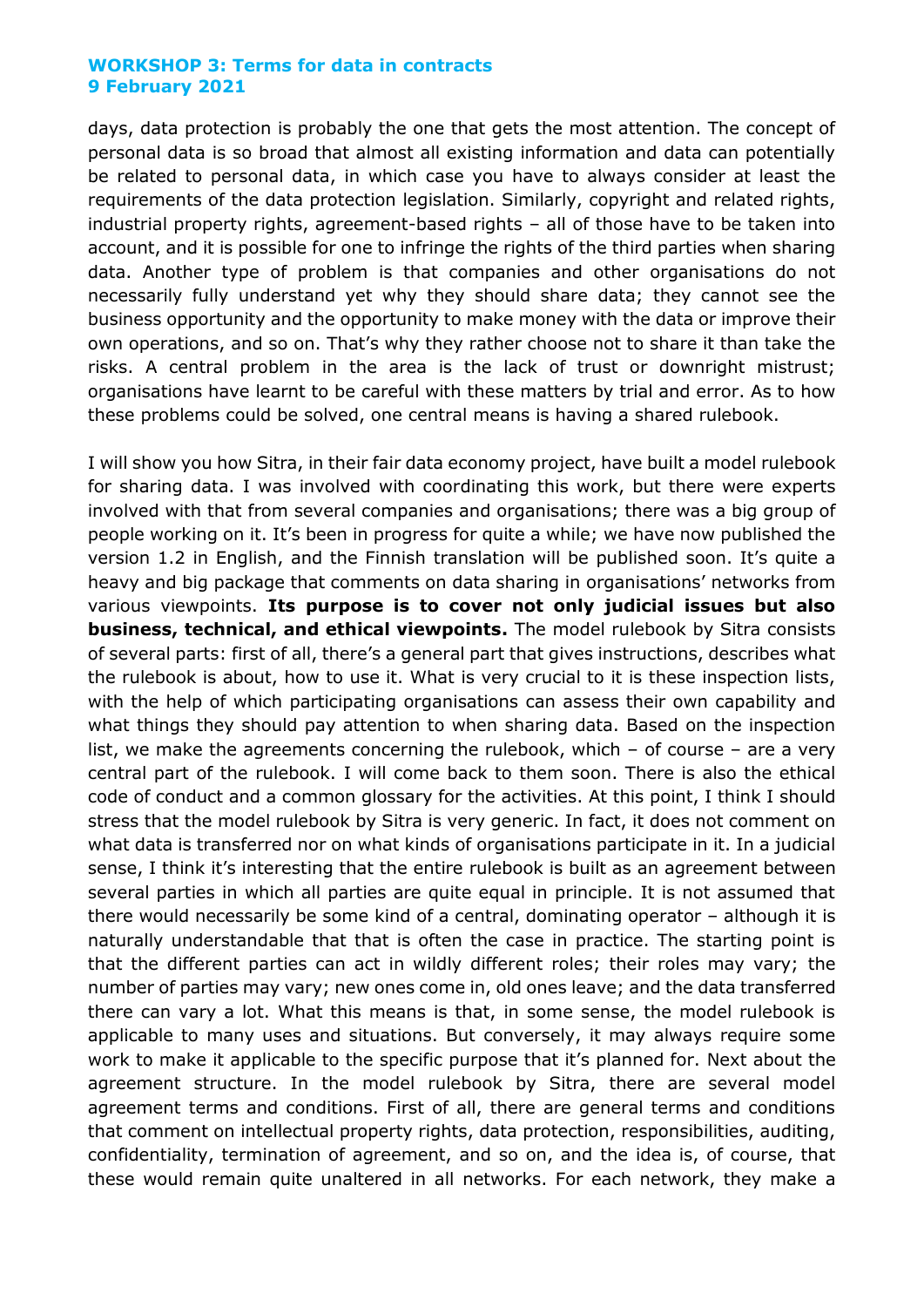founding agreement in which they can deviate from the general terms and conditions if necessary. In the founding agreement, the founding members can define to a large extent, for example, whether other organisations are allowed to join the network, what kind of data is shared there, and on what terms. If new parties are allowed to join, that will take place via an Accession Agreement. That's when the new member commits to the founding agreement and general terms and conditions.

For each data set, different terms of use can be created. For example, whether it is allowed to use the data commercially, whether it is allowed to share the data with outsiders, and so on. And there may also be data-specific responsibilities regarding the data's correctness, quality, and so on. There's also a governance model which means the governance of the network: who makes decisions for the network, in which ways, and how new members are accepted in, and so on. As an attachment, there is also a description of the network that is the outcome of going over the inspection lists. Then if we move on, the Sitra model is  $-$  one could say  $-$  quite progressive, advanced, but far from the only one in the field. And I must mention as an example the model terms and conditions by the Technology Industries of Finland, which come very handy when two companies want to share data between each other, so in such smaller-scale circumstances: data sharing between two companies. In those cases, it is useless to have such a big rulebook as the Sitra model, for it is much easier to use the model terms and conditions by the Technology Industries of Finland.

As for international references, iShare is a Dutch organisation that has built a rulebook especially for the logistics sector. The Sitra model is very generic and is not dependent on the field, whereas iShare has been designed for a specific field – that of logistics. And it is in use, for example, in the port of Rotterdam in such a way that there are different operators related to transportation of cargo – there are shipping companies, forwarding companies, trucking companies, and so on, and they share data between each other regarding the cargo they transport in accordance with the iShare model. What is quite big at the moment is International Data Spaces Association – IDSA. It originates from Germany, it started in the research world, in the Fraunhofer Institute, and has now spread to become a pan-European project, the original idea of which was to develop technological standards for sharing data. But then they noticed that it was not enough to be competent with the technology and that they also needed something in the legal side, and thus they started developing their own model rulebook. But when at IDSA they heard about the completed rulebooks by Sitra and iShare, they decided to put them to use pretty much unmodified, so they now have something of a shell model for their own rulebook that contains many references to the Sitra and iShare rulebooks.

That's how the Sitra model rulebook is now spreading to become a pan-European model rulebook. Then I will superficially and briefly demonstrate the technical side of this, so regarding IDSA, in this model, they share data between organisations. A central concept is connector, which is actually a computer programme that gets added on an information system. And the connectors can communicate with each other via the data network and transfer data from one organisation to another. There can be several kinds of